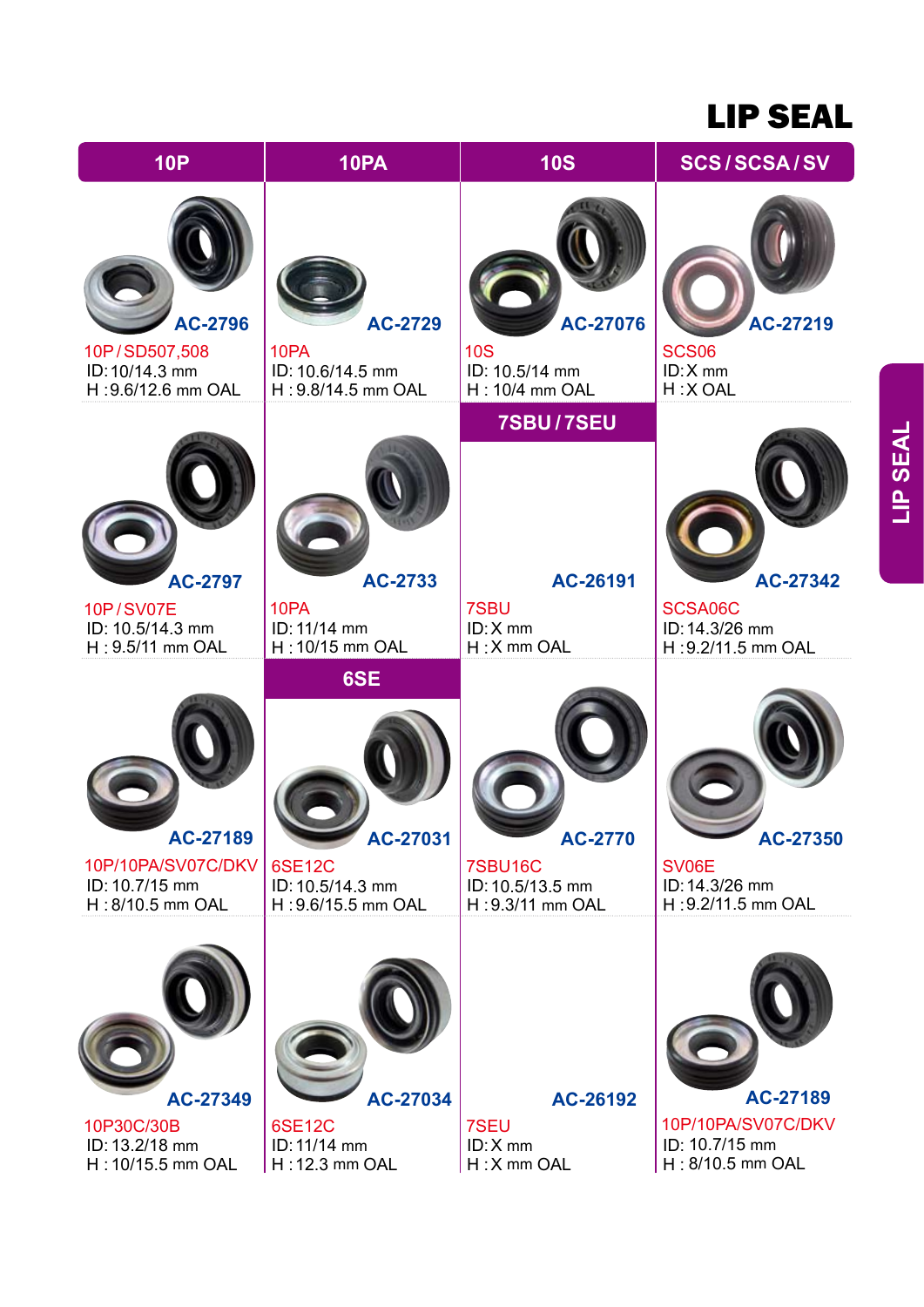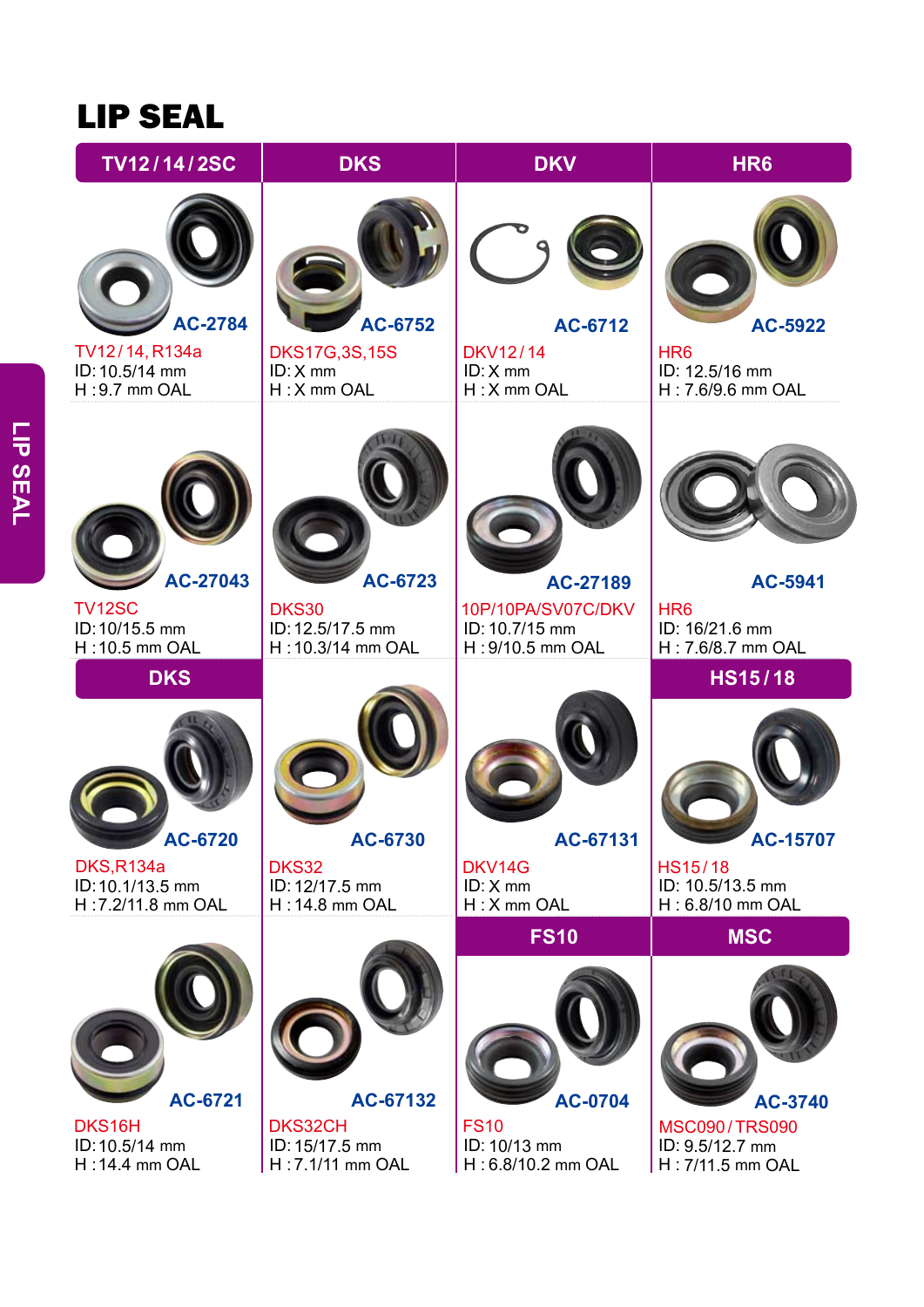

**LIP SEAL LIP SEAL**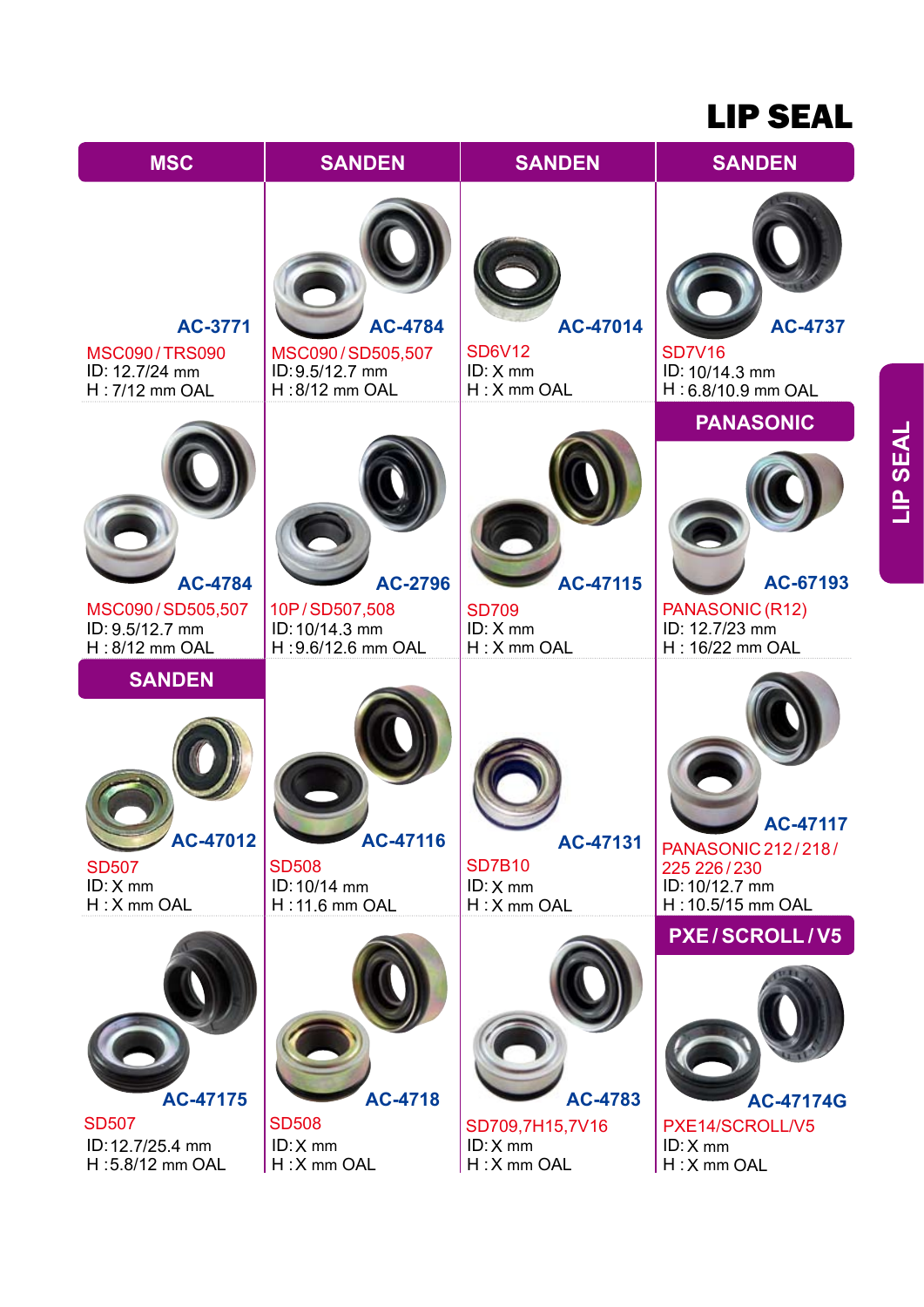